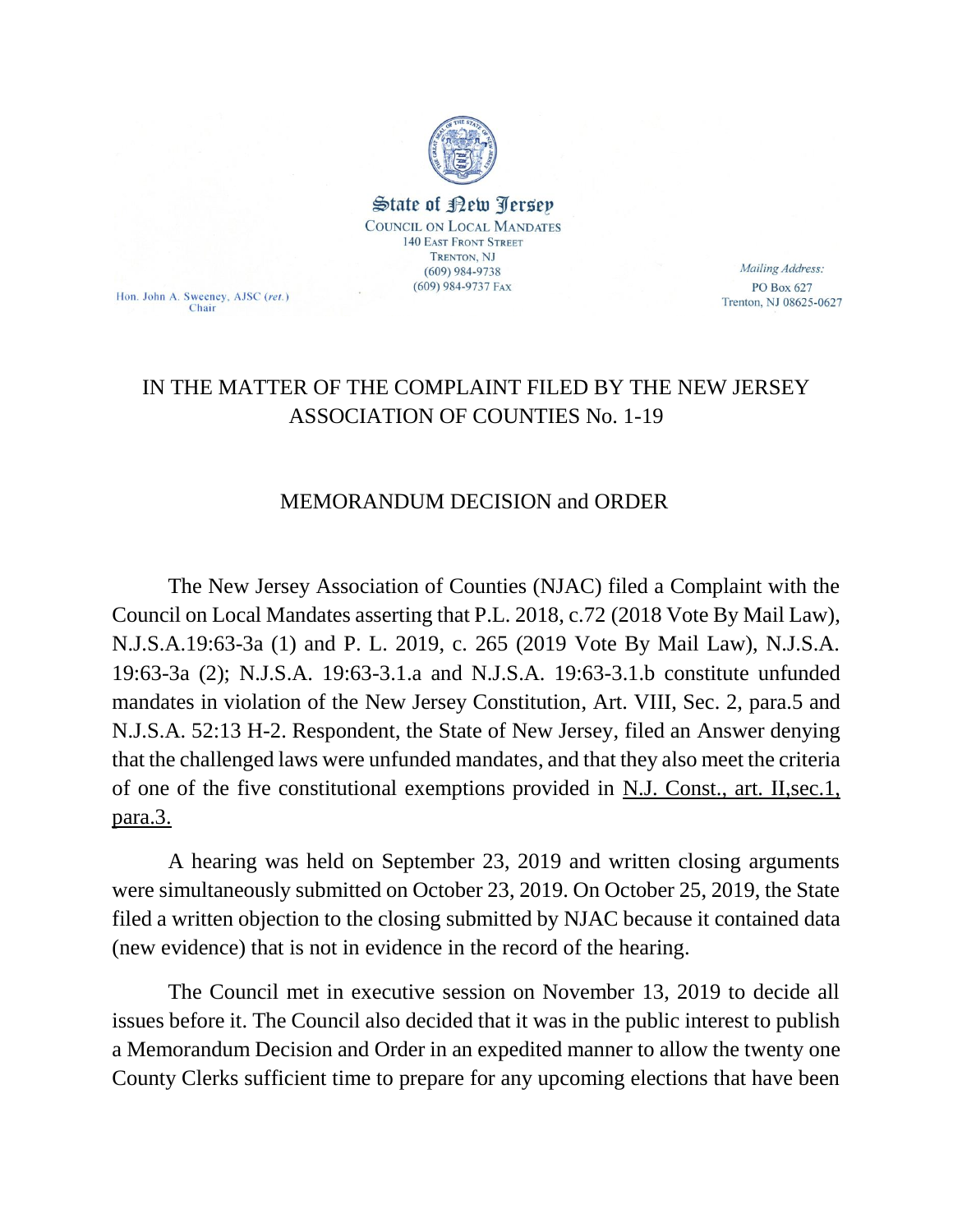scheduled and to allow ample time for the preparation and publication of a formal written opinion to follow within the next ninety (90) days.

The Council unanimously rules as follows:

1. We sustain the objection of the State to the inclusion of additional factual evidence in NJAC's written summation, finding that it would be fundamentally unfair to allow a party, through counsel, to supplement the record without the consent of the opposing party and without the permission of the Council.

2. We further find that it was never in dispute that the challenged provisions of the law constitute a "mandate" by the Legislature to the County Clerks; and we find and determine that a mandate was, in fact, created.

3. After passage of the challenged provisions, the Legislature amended Section 14 of P.L. 2018, c.72 and appropriated from the General Fund the sum of \$2,000,000.00 "to be distributed among the counties as reimbursement for the costs of implementing" the challenged provisions of the "Vote by Mail" law. We find and determine that this appropriation constitutes a clear and unequivocal recognition by the Legislature that the mandate created by the amendments to the "Vote by Mail" law required some degree of funding in order to be valid. We find it unnecessary to pass upon the adequacy of such funding since it has not been made available for distribution to the counties.

4. Following adoption of the amendments to the "Vote by Mail" law, the Governor signed it into law rather than exercising his option to veto it completely or by "line-item" veto. Thereafter, the Governor "froze" the funding authorized by the Legislature, thereby rendering the funds unavailable for the stated purpose.

5. In the absence of any funding of the mandate, we find and determine that the challenged laws constitute unfunded mandates.

6. We reject the Respondent's contention that one of the five exemptions from the funding requirements of the law applies in this case. A more detailed explanation will be provided in the full written opinion that will follow.